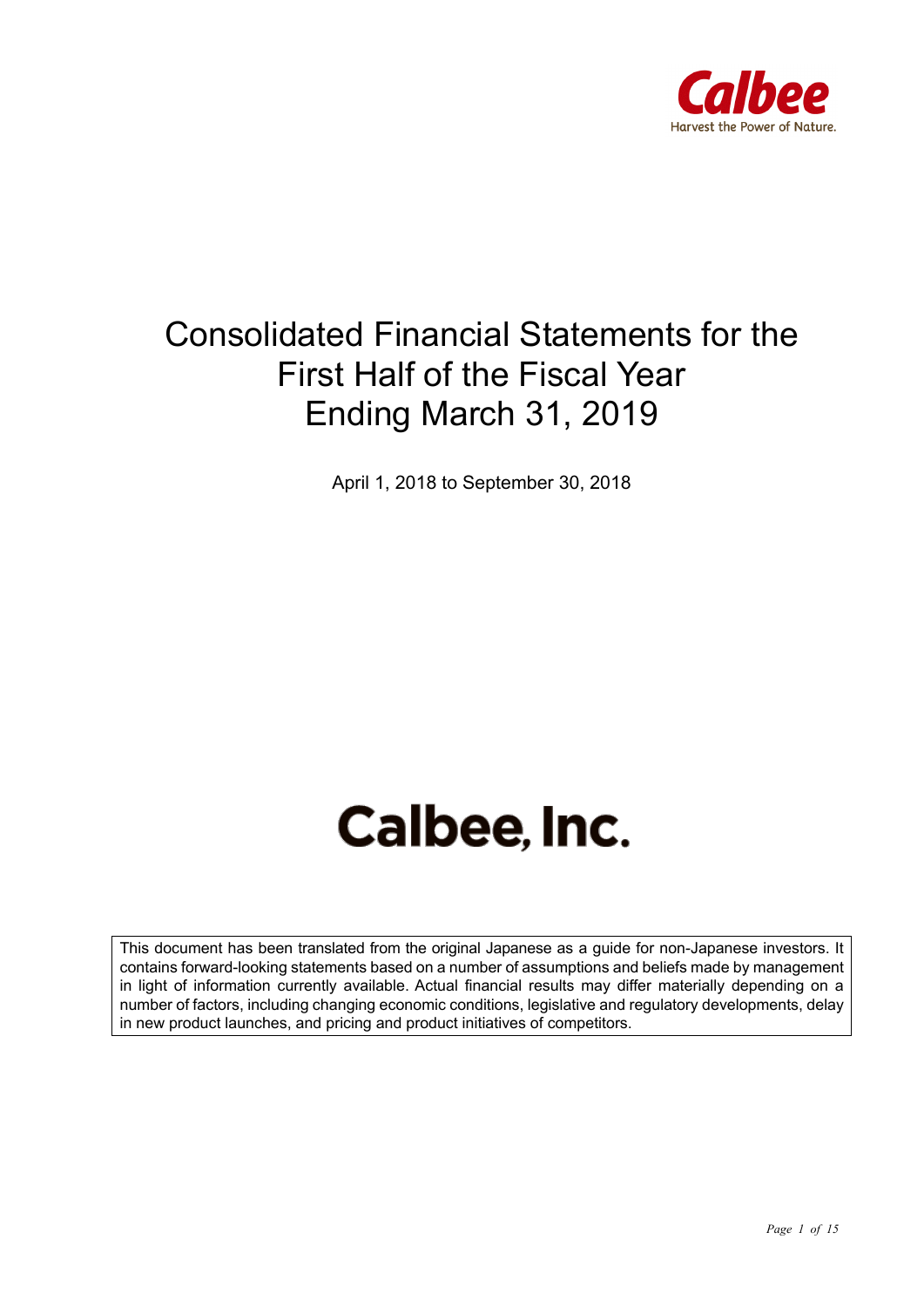#### **SUMMARY OF FINANCIAL STATEMENTS (consolidated)**

First Half Results for the Fiscal Year Ending March 31, 2019

#### **Calbee, Inc. October 29, 2018**

Stock exchange listings: Tokyo 1<sup>st</sup> section, code number 2229

URL: https://www.calbee.com Contact: Koichi Kikuchi

Managing Executive Officer / Chief Financial Officer Telephone: +81-3-5220-6222

Representative: Shuji Ito, President & CEO, Representative Director Scheduled date for submission of the first half financial report: November 9, 2018

Scheduled date for distribution of dividends: --

Availability of supplementary explanatory material for the first half results: Available

Quarterly results presentation meeting: Yes (for institutional investors and analysts)

#### **1) Consolidated results for the first six months (April 1, 2018 to September 30, 2018) of the fiscal year ending March 31, 2019**

#### (1) Consolidated Operating Results *Millions of yen, rounded down*

| 1.1 Concomadioa Oporaling Roodito       |                    |          |                    |          |
|-----------------------------------------|--------------------|----------|--------------------|----------|
|                                         | Six months ended   |          | Six months ended   |          |
|                                         | September 30, 2018 |          | September 30, 2017 |          |
|                                         |                    | % change |                    | % change |
|                                         | 121,067            | 1.9      | 118,822            | (3.9)    |
|                                         | 11.740             | 13.6     | 10.338             | (24.8)   |
|                                         | 12.560             | 19.0     | 10.557             | (17.4)   |
| Profit attributable to owners of parent | 9.628              | 36.7     | 7.045              | (11.8)   |
|                                         | 72.06              |          | 52.72              |          |
| Earnings per share (diluted) (¥)        | 72.03              |          | 52.66              |          |
|                                         |                    |          |                    |          |

Notes: 1. The percentages shown above are a comparison with the same period in the previous fiscal year. 2. Comprehensive income: Six months ended September 30, 2018: ¥10,563 million (45.1%)

Six months ended September 30, 2017: ¥7,282 million (14.4%)

| (2) Consolidated Financial Position   |                          | Millions of yen, rounded down |
|---------------------------------------|--------------------------|-------------------------------|
|                                       | As of September 30, 2018 | As of March 31, 2017          |
|                                       | 196.890                  | 192.034                       |
|                                       | 150.987                  | 146.667                       |
| Shareholders' equity/total assets (%) | 73.2                     | 72.6                          |
|                                       |                          |                               |

Shareholders' equity: As of September 30, 2018: ¥144,214 million

As of September 30, 2017: ¥139,375 million

#### **2) Dividends**

|                | Yen                       |
|----------------|---------------------------|
| FY ended       | FY ending                 |
| March 31, 2018 | March 31, 2019 (forecast) |
| 0.00           | 0.00                      |
| 42.00          | 48.00                     |
| 42.00          | 48.00                     |

Note: Changes from the most recently announced dividend forecast: None

#### **3) Consolidated forecasts for the fiscal year ending March 31, 2019 (April 1, 2018 to March 31, 2019)**

|                                         |                                      | Millions of yen |  |
|-----------------------------------------|--------------------------------------|-----------------|--|
|                                         | Fiscal year ending<br>March 31, 2019 |                 |  |
|                                         |                                      | % change        |  |
|                                         | 255,000                              | 1.4             |  |
|                                         | 29,500                               | 10.0            |  |
|                                         | 29,000                               | 10.8            |  |
| Profit attributable to owners of parent | 19.000                               | 9.6             |  |
|                                         | 142.16                               |                 |  |

Notes: 1. The percentages shown above are a comparison with the same period in the previous fiscal year.

2. Changes from the most recently announced results forecast: None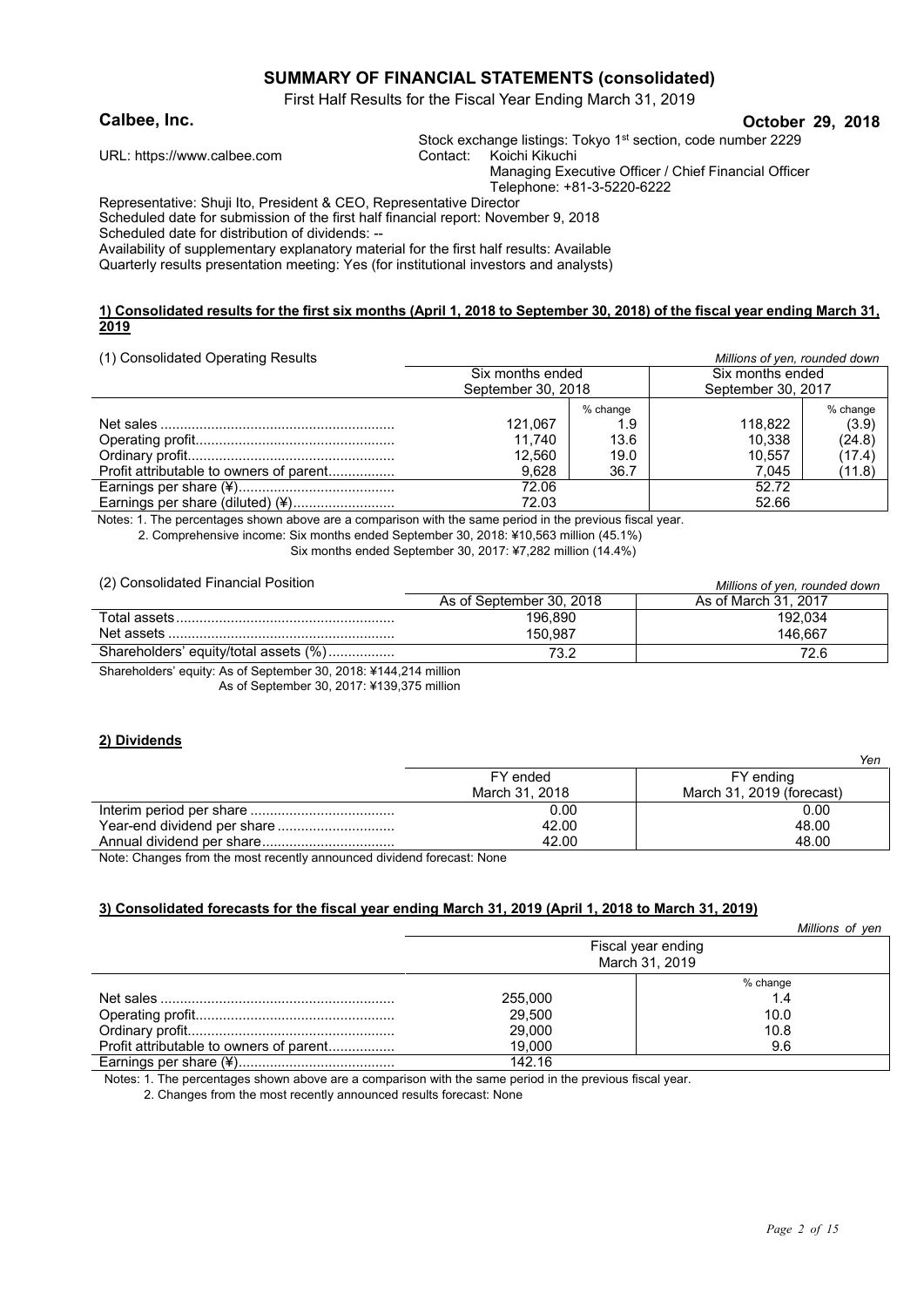#### **Notes**

(1) Transfers of important subsidiaries during the period (transfers of specified subsidiaries resulting in changes in the scope of consolidation): Yes

One company removed from scope of consolidation: Calbee-URC, Inc.

- (2) Use of special accounting procedures: None
- (3) Changes in accounting policy, changes in accounting estimates, and restatements:
	- 1. Changes in accounting policies following revisions of accounting standards: None
	- 2. Changes in accounting policies other than 1.: None
	- 3. Changes in accounting estimates: None
	- 4. Restatements: None
- (4) Number of outstanding shares (common stock)

|                                            | As of September 30, 2018:            | As of March 31, 2018:                  |
|--------------------------------------------|--------------------------------------|----------------------------------------|
| Number of outstanding shares               | 133,917,800 shares                   | 133,875,800 shares                     |
| (including treasury shares)                |                                      |                                        |
| Number of treasury shares                  | 267,972 shares                       | 292,997 shares                         |
|                                            | Six months to September 30,<br>2018: | Six months to September<br>$30.2017$ : |
| Average number of shares during the period | 133,622,795 shares                   | 133,630,816 shares                     |

Note: Regarding Calbee stock held in trust as treasury stock within shareholders' equity, the number of treasury shares includes 267,140 of these shares as of September 30, 2018 and 292,165 of these shares as of March 31, 2018, and the average number of shares excludes 281,416 treasury shares in the six months to September 30, 2018, and 196,338 treasury shares in the six months to September 30, 2017.

#### **Financial Statements are not subject to audit by a certified public accountant or audit firm**

#### **Appropriate use of financial forecasts and other items**

- 1. Forecasts, etc., recorded in this document include forward-looking statements that are based on management's estimates, assumptions and projections at the time of publication. A number of factors could cause actual results to differ materially from expectations. For details of forecasts please see Page 8, 1. Summary of Business Performance (3) Consolidated forecasts.
- 2. The earnings per share forecast for the fiscal year ending March 31, 2019 is calculated using 133,649,828 shares as the expected average number of shares for the period.
- 3. Calbee, Inc. has scheduled a financial results briefing for institutional investors and analysts for October 29, 2018. A video recording of the conference will be made available on our Japanese website after the conference.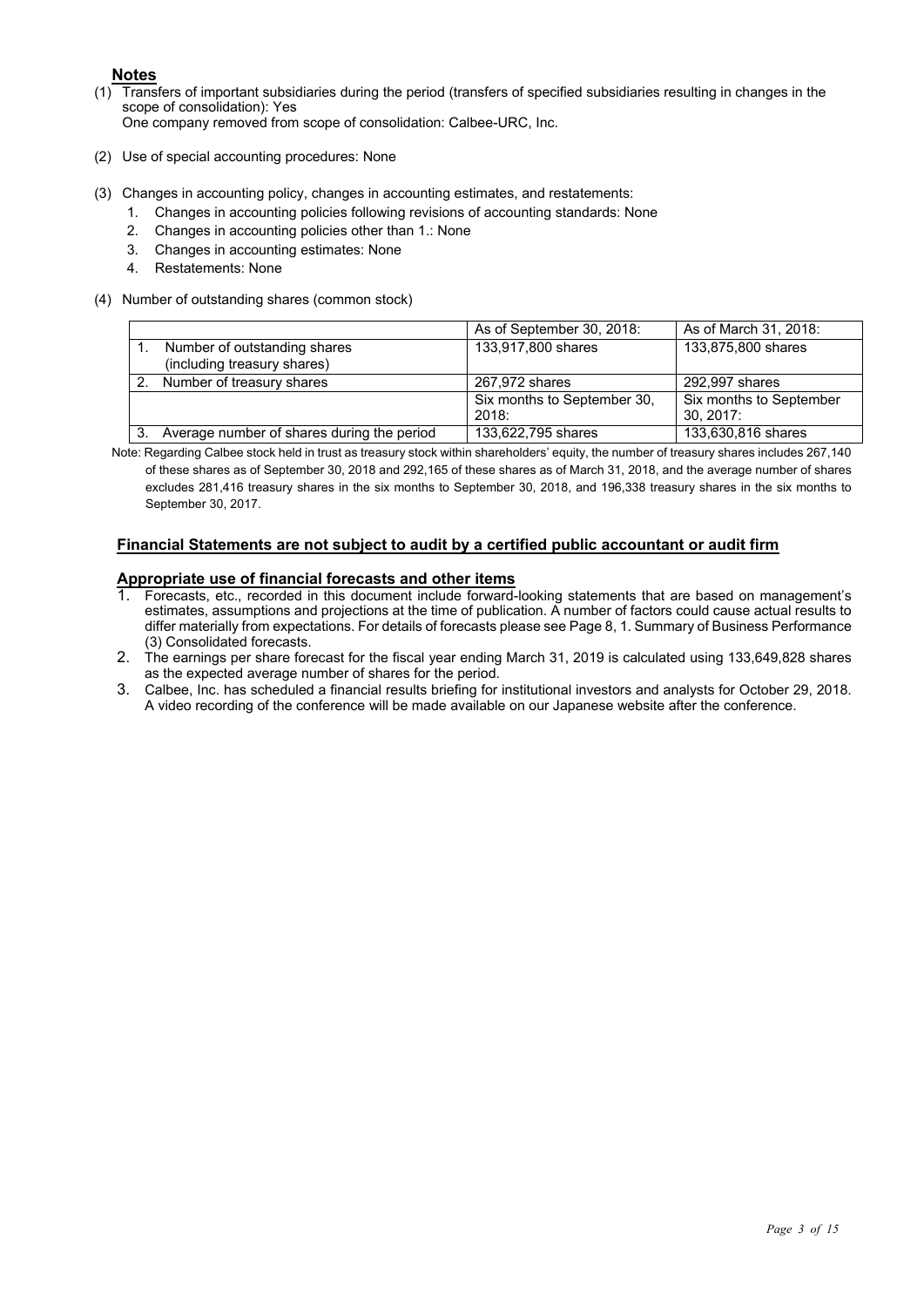#### **Contents**

| 1. Operating results                               | 5  |
|----------------------------------------------------|----|
|                                                    | 5  |
|                                                    | 8  |
|                                                    | 8  |
| 2. Consolidated financial statements and key notes | 9  |
|                                                    | 9  |
|                                                    | 11 |
|                                                    | 13 |
|                                                    | 15 |
|                                                    | 15 |
|                                                    | 15 |
|                                                    | 15 |
|                                                    | 15 |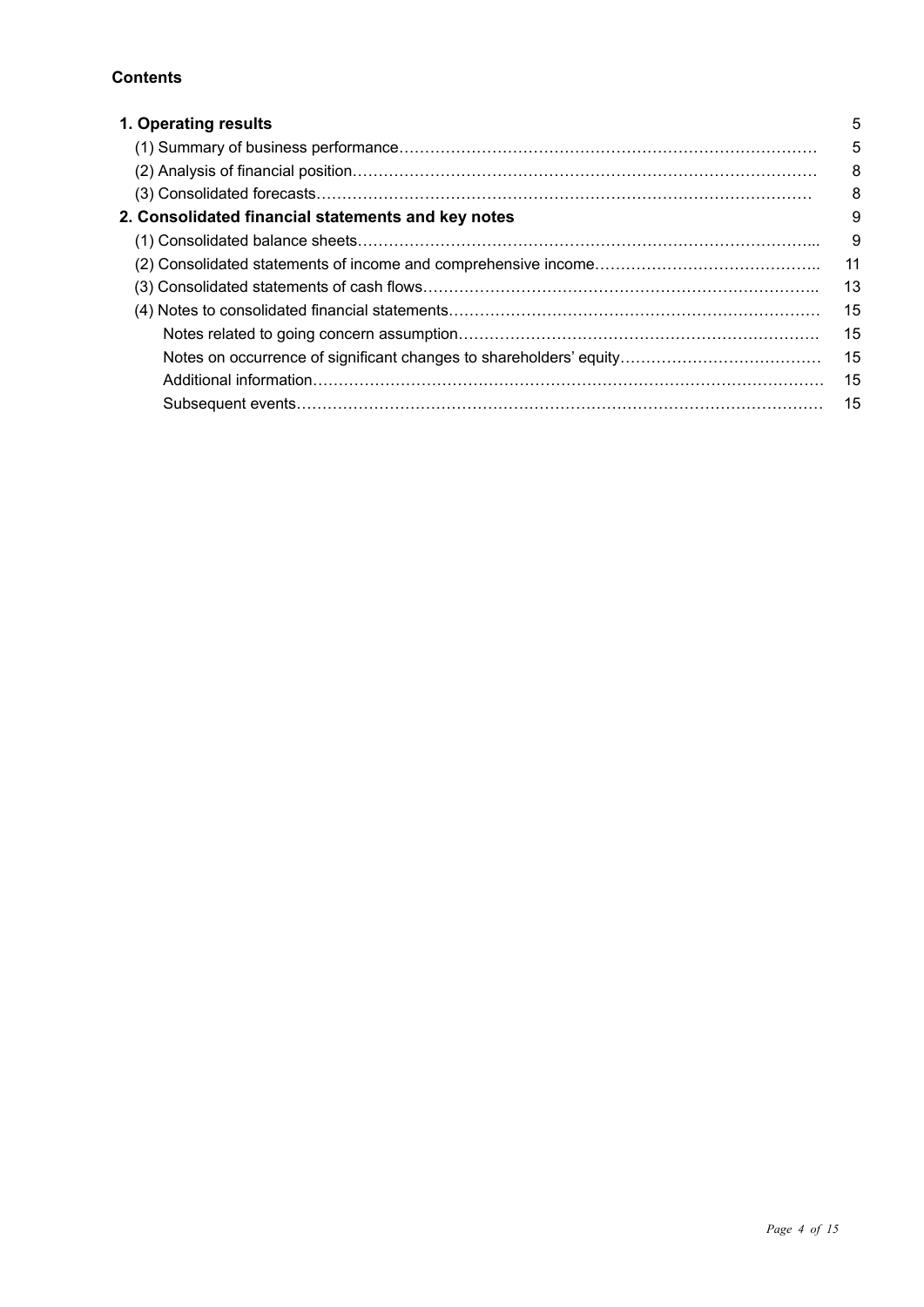#### **1. Operating results**

#### **(1) Summary of business performance**

(All comparisons are with the same period of the previous fiscal year, unless stated otherwise.)

Net sales during the six-month period under review (April 1, 2018 to September 30, 2018) increased 1.9% to ¥121,067 driven by increased sales of snack foods in the domestic business and of cereal foods and snack foods in the overseas business. For domestic snack foods, sales increased, due in part to higher sales of *Potato Chips* following sales adjustments made in the first quarter of the previous fiscal year caused by a potato shortage stemming from typhoon damage. For overseas cereals, sales increased due to the expansion of sales channels to China and amid a new *Frugra* factory in Kyoto began operation in August. Overseas snack foods sales increased, primarily due to sales growth in Indonesia and Australia.

Operating profit increased 13.6% to ¥11,740 million due to factors including improved costs on recovery of factory utilization accompanying increased sales of *Potato Chips* in the domestic business, as well as improved costs including a reduction in losses from disposal in the North America in the overseas business. The operating profit ratio was 9.7%, a year on year increase of 1.0 percentage points. Ordinary profit increased 19.0% to ¥12,560 million, including foreign exchange gains of ¥822 million. Profit attributable to owners of parent increased 36.7% to ¥9,628 million, due in part to having transferred all shares of consolidated subsidiary CalNeCo, Inc. (main business: sale and production of sales promotional tools) in September, recording a ¥2,378 million gain on sales of shares of subsidiaries and associates under extraordinary income.

|                | H1 FY ending<br>March 31, 2019 |       | H1 FY ended<br>March 31, 2018 |       | Growth in<br>yen $(\%)$ | Millions of yen, rounded down<br>Growth on<br>local<br>currency |
|----------------|--------------------------------|-------|-------------------------------|-------|-------------------------|-----------------------------------------------------------------|
|                | Amount                         | $\%$  | Amount                        | $\%$  |                         | basis $(\%)$                                                    |
| Domestic sales | 102,586                        | 84.7  | 102,742                       | 86.5  | $-0.2$                  | $-0.2$                                                          |
| Overseas sales | 18,480                         | 15.3  | 16,080                        | 13.5  | $+14.9$                 | $+16.1$                                                         |
| Total          | 121,067                        | 100.0 | 118,822                       | 100.0 | $+1.9$                  | $+2.0$                                                          |

Results by business are as follows.

*Millions of yen, rounded down* Sales H1 FY ending March 31, 2019 H1 FY ended March 31, 2018 Amount Growth (%) Amount 1) Production and sale of snack and The duction and safe of shack and<br>  $\left| \frac{119,627}{24} \right|$  +2.2 117,045 Domestic production and sale of snack and other foods business 101,146 +0.2 +0.2 100,965 Domestic snack foods  $88,192$  +8.8 81,042 Domestic cereals  $\vert$  12,408  $\vert$  -3.2  $\vert$  12,816 Other domestic foods  $\begin{array}{|c|c|c|c|c|c|c|c|c|} \hline \text{Other domestic foods} & & & & -92.3 & & 7,106 \ \hline \end{array}$ Overseas production and sale of Sverseas production and sale of the 18,480 +14.9 16,080 had ther foods business Overseas snack foods 16,299 +4.8 15,555 Overseas cereals 2,181 +315.7 524 2) Other businesses  $\begin{array}{ccc} \vert & 1,439 \vert & -19.0 \vert & 1,776 \end{array}$ Total 121,067 +1.9 121,067 +1.9 118,822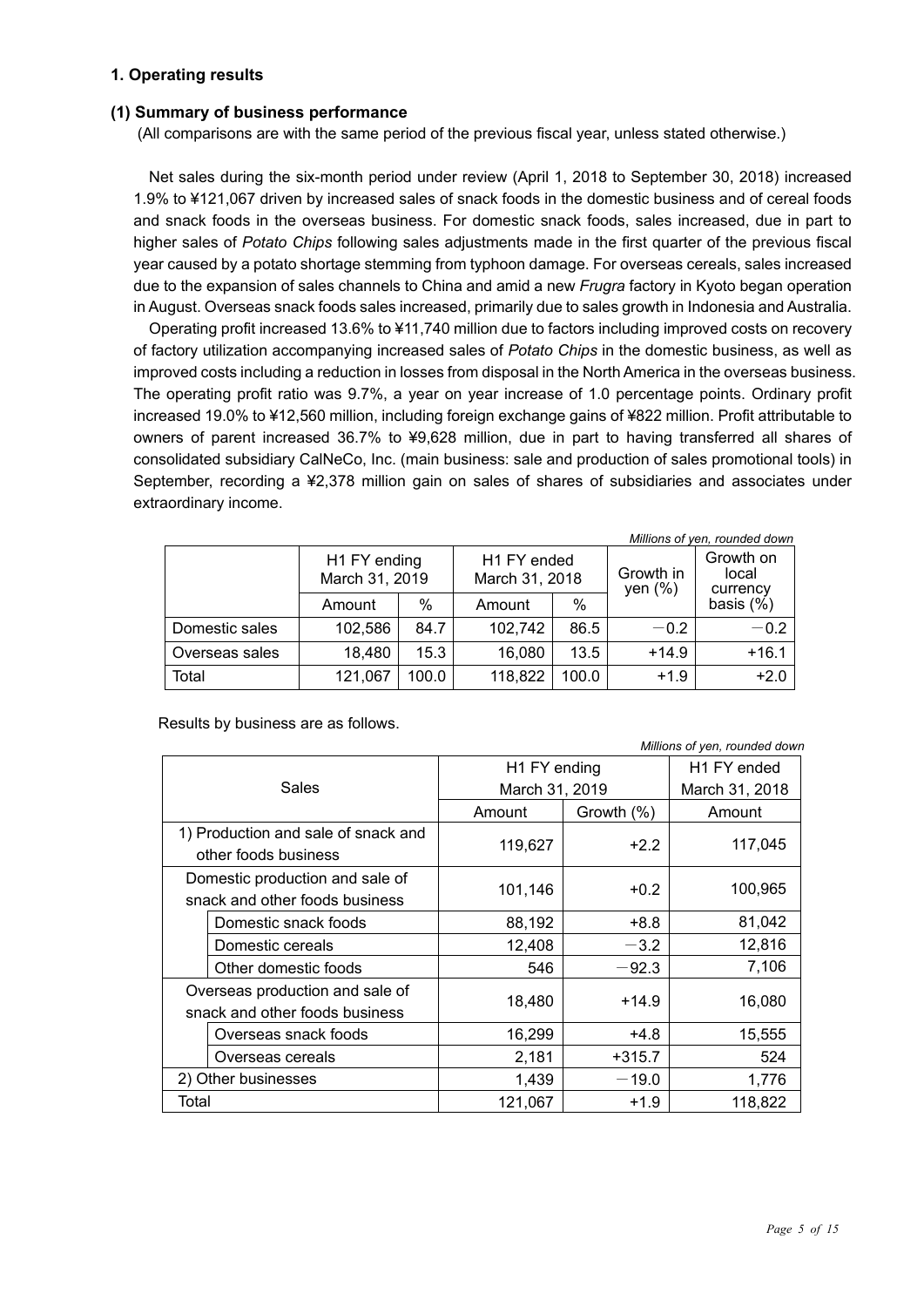#### 1) Production and sale of snack and other foods business

Domestic production and sale of snack and other foods business

・Domestic snack foods:

Sales of domestic snack foods increased year on year. Sales growth of *Potato Chips* on strong demand and increased sales of new products utilizing new ingredients contributed to this outcome; however, the increased demand for *Potato Chips* had a negative effects on the sales for flour-based snacks and corn- and bean-based snacks decreased.

|              |                             | Millions of yen, rounded down |                         |                |
|--------------|-----------------------------|-------------------------------|-------------------------|----------------|
| Sales        |                             | H1 FY ending                  | H <sub>1</sub> FY ended |                |
|              |                             | March 31, 2019                |                         | March 31, 2018 |
|              |                             | Amount                        | Growth (%)              | Amount         |
|              | Potato-based snacks         | 64,604                        | $+15.3$                 | 56,034         |
|              | Potato Chips                | 39,967                        | $+27.1$                 | 31,445         |
|              | Jagarico                    | 18,755                        | $+8.9$                  | 17,220         |
|              | Jagabee/ Jaga Pokkuru       | 5,881                         | $-20.2$                 | 7,367          |
|              | Flour-based snacks          | 10,259                        | $-9.2$                  | 11,295         |
|              | Kappa Ebisen                | 4,639                         | $-11.9$                 | 5,267          |
|              | Sapporo Potato, etc.        | 5,619                         | $-6.8$                  | 6,028          |
|              | Corn- and bean-based snacks | 7,907                         | $-9.6$                  | 8,751          |
| Other snacks |                             | 5,420                         | $+9.3$                  | 4,960          |
|              | Domestic snack foods total  | 88,192                        | $+8.8$                  | 81,042         |

Sales of domestic snack foods by product are as follows.

- Sales of potato-based snacks increased year on year. Sales of *Potato Chips* increased on the effect of having made adjustments to sales items in the first quarter of the previous fiscal year due to a potato shortage and the implementation of an increased volume campaign in the first quarter, which succeeded in expanding sales of regular items including *Usu-Shio-Aji.* Sales also increased for *Jagarico*, due in part to sales of *Tomorico* and *Edamarico*, individual portion snacks which were launched nationwide with a TV commercial. However, *Jagabee/Jaga Pokkuru* sales decreased, despite firm sales of *Jaga Pokkuru*, due to weak sales of *Jagabee* regular products*.*
- Sales of flour-based snacks decreased year on year due to decreased sales of products such as *Kappa Ebisen* and *Sapporo Potato* due to reactionary negative effect of increased demand for *Potato Chips*.
- Sales of corn- and bean-based snacks decreased year on year despite Japan Frito-Lay *Dragon Potato*, launched during the current period contributing to sales, due to decreased sales of products such as *Cheetos* due to reactionary negative effect of increased demand for *Potato Chips.*
- ・Domestic cereals:

Sales of domestic cereals decreased year on year. Despite intensified marketing of individual portion items for *Frugra* for generating new customers, the renewal of *Frugra Less Carbohydrates* and continuous investment in limited time products, demand did not increase.

・Other domestic foods:

Sales of other domestic foods decreased significantly year on year due to the transfer of the bakery business in April.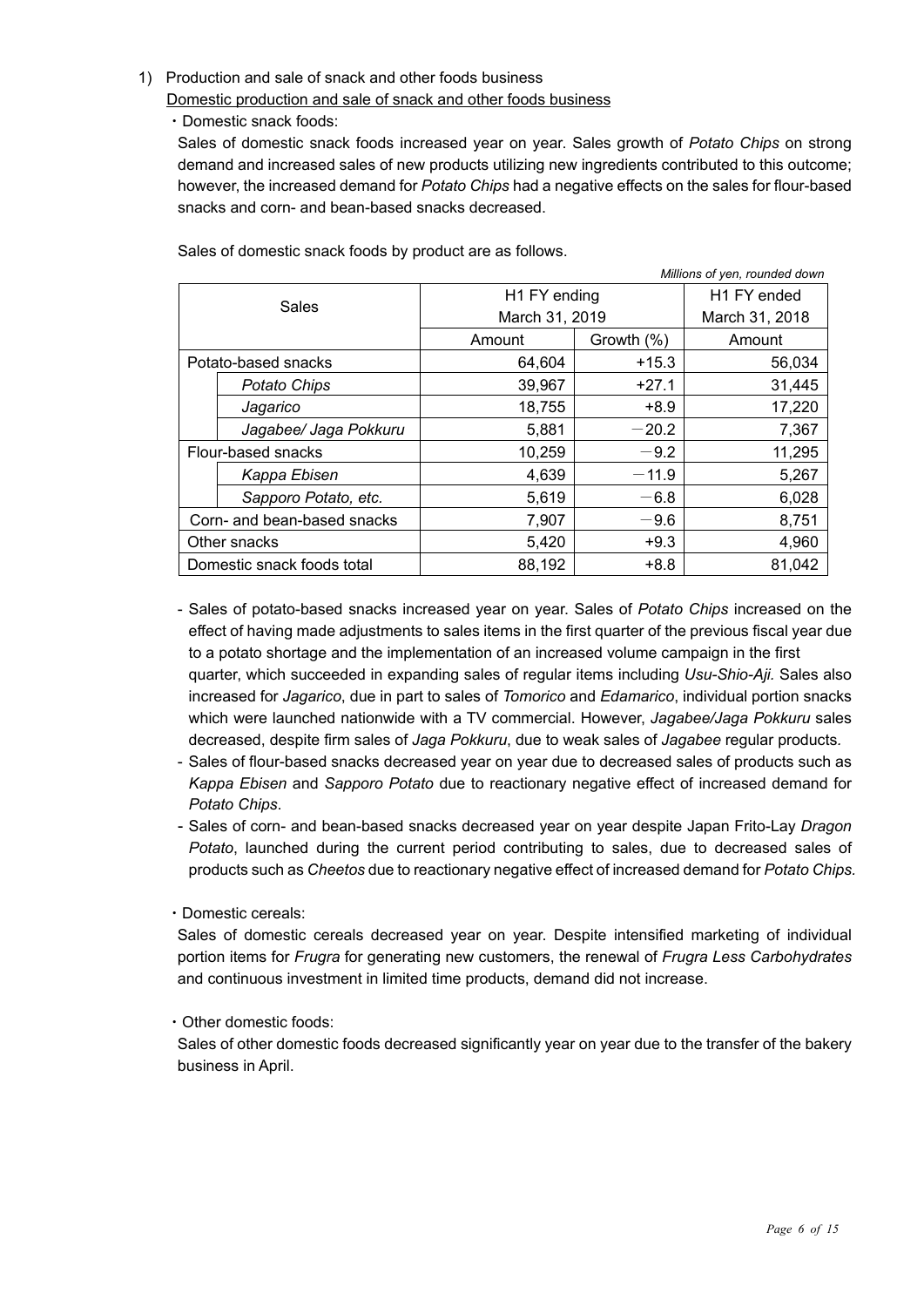Overseas production and sale of snack and other foods business

・Overseas snack foods:

Sales of overseas snack foods increased year on year. Sales in Indonesia increased driven by the contribution of *Krisbee Krunchy*, a corn-based snack launched in March, and higher sales of *Potabee* potato chips due to proactive sales promotional activities. In Australia, sales of bean-based snack *Harvest Snaps* continued to grow firmly since market launch. In North America, sales of existing product *Harvest Snaps* increased due to the strengthening of sales promotional activities, as well as the launch of *Harvest Snaps* made using organic beans. However, in South Korea sales declined year on year due to continue of sluggish sales.

#### ・Overseas cereals:

Sales of overseas cereals increased year on year with the start of *Frugra* production at our Kyoto factory from August and having launched China domestic e-commerce as well as cross-border ecommerce launches in the previous fiscal year.

Sales of overseas production and sale of snack and other foods business by region are as follows.

*Millions of yen, rounded down*

|       |                                                                         |                      |                         | <u><i>Nimons of Yon, rounded down</i></u> |
|-------|-------------------------------------------------------------------------|----------------------|-------------------------|-------------------------------------------|
| Sales |                                                                         | H1 FY ending         | H <sub>1</sub> FY ended |                                           |
|       |                                                                         | March 31, 2019       | March 31, 2018          |                                           |
|       |                                                                         | Growth (%)<br>Amount |                         | Amount                                    |
|       | North America                                                           | 5,178                | $+3.5$                  |                                           |
|       | Greater China*                                                          | 5,177                | $+50.0$                 | 3,451                                     |
| Asia  | South Korea                                                             | 2,191                | $-19.1$                 | 2,708                                     |
|       | Other Asian regions and<br>Australia**                                  | 5,105                | $+21.1$                 | 4,215                                     |
|       | Europe                                                                  | 827                  | $+17.7$                 | 702                                       |
|       | Overseas production and sale of<br>snack and other foods business total | 18,480               | $+14.9$                 | 16,080                                    |

\*Greater China: China, Taiwan and Hong Kong.

\*\*Other Asian regions and Australia: Thailand, Philippines, Singapore, Indonesia and Australia.

#### 2) Other businesses

Other businesses include logistics and promotional tool sales.

Sales of other businesses decreased year on year due to consolidated subsidiary CalNeCo, Inc., which sale and production of sales promotional tools, having been removed from the scope of consolidation on the transfer of all its shares in September.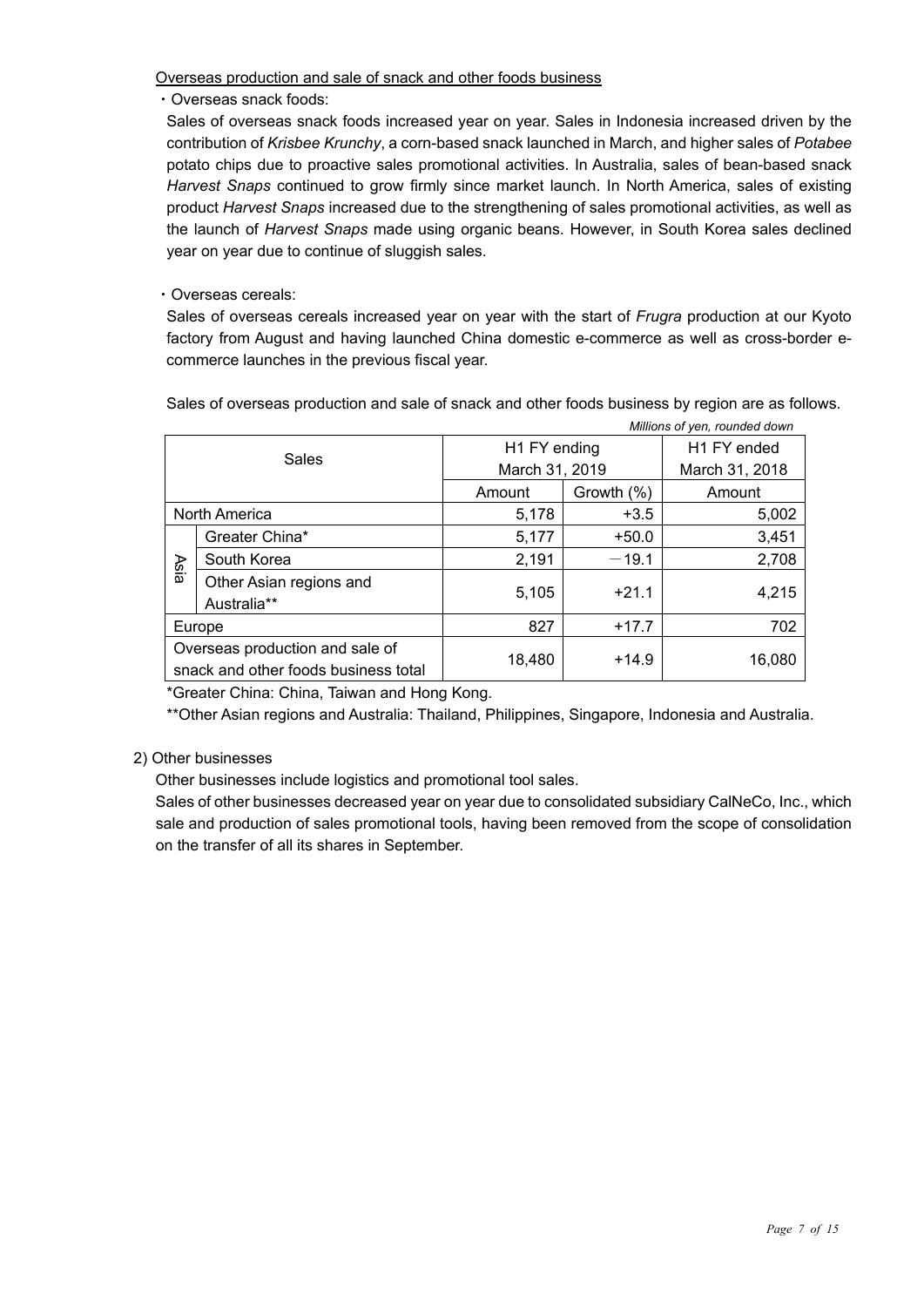#### **(2) Analysis of financial position**

(All comparisons are with the end of the previous fiscal year, unless stated otherwise.)

The partial amendment to the "Accounting Standard for Tax Effect Accounting" (Accounting Standards Board of Japan Statement No. 28, February 16, 2018) has been applied from the first day of the first quarter of the consolidated accounting period, and figures for the previous year have been restated accordingly to enable year-on-year comparison.

#### 1. Overview of assets, liabilities and net assets

Total assets as of September 30, 2018 were ¥196,890 million, an increase of ¥4,856 million. The primary factor contributing to this outcome was an increase in securities due to an acquisition in investment funds. Liabilities increased ¥536 million to ¥45,903 million due to an increase in short-term loans payable. Net assets increased ¥4,319 million to ¥150,987 million due to an increase in retained earnings. The shareholders' equity ratio increased 0.6 percentage points from the end of the previous fiscal year to 73.2%.

#### 2. Overview of cash flows

Cash and cash equivalents as of September 30, 2018 were ¥38,723 million, ¥3,471 million lower than at the end of the previous fiscal year.

#### Cash flows from operating activities

Operating activities during the current period resulted in a net cash inflow of ¥12,283 million, an increase in cash inflow of ¥17,280 million compared to the first six months of the previous fiscal year, primarily due to a decrease in notes and accounts receivable - trade.

#### Cash flows from investing activities

Investing activities during the period resulted in a net cash outflow of ¥14,600 million, decrease in cash outflow of ¥1,473 million, due to an increase in inflow from proceeds from sales of shares of subsidiaries resulting in change in scope of consolidation and collection of loans receivable.

#### Cash flows from financing activities

Financing activities during the period resulted in a net cash outflow of ¥1,421 million, an increase in cash outflow of ¥1,793 million, primarily due to a decrease in net increase in short-term loans payable.

#### **(3) Consolidated forecasts**

There are no changes to the consolidated full-year forecasts for the fisical year ending March 31,2019 issued on May 11, 2018.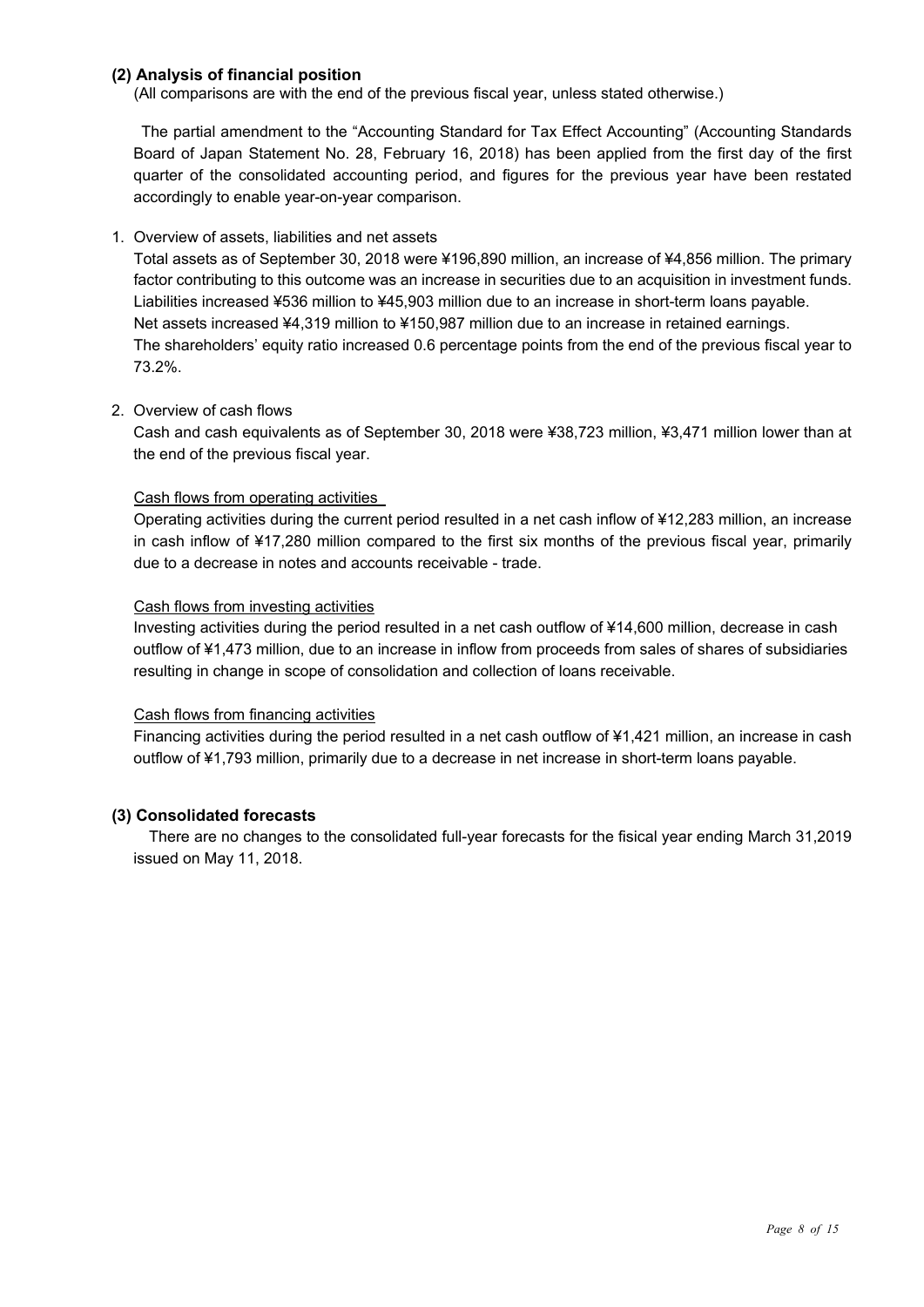#### **4. Consolidated financial statements and key notes**

### **(1) Consolidated balance sheets**

|                                           | Millions of yen, rounded down |                      |  |
|-------------------------------------------|-------------------------------|----------------------|--|
|                                           | As of September 30, 2018      | As of March 31, 2018 |  |
| <b>Assets</b>                             |                               |                      |  |
| <b>Current assets</b>                     |                               |                      |  |
| Cash and deposits                         | 21,890                        | 23,559               |  |
| Notes and accounts receivable -<br>trade  | 37,958                        | 41,749               |  |
| <b>Securities</b>                         | 33,747                        | 22,998               |  |
| Inventories                               | 13,237                        | 10,748               |  |
| Other                                     | 4,251                         | 5,323                |  |
| Allowance for doubtful accounts           | (21)                          | (23)                 |  |
| <b>Total current assets</b>               | 111,064                       | 104,356              |  |
| Non-current assets                        |                               |                      |  |
| Property, plant and equipment             |                               |                      |  |
| Buildings and structures, net             | 28,694                        | 27,423               |  |
| Machinery, equipment and<br>vehicles, net | 29,399                        | 28,171               |  |
| Land                                      | 11,333                        | 11,556               |  |
| Construction in progress                  | 1,565                         | 4,523                |  |
| Other, net                                | 1,304                         | 1,421                |  |
| Total property, plant and<br>equipment    | 72,297                        | 73,096               |  |
| Intangible assets                         |                               |                      |  |
| Goodwill                                  | 459                           | 922                  |  |
| Other                                     | 2,091                         | 2,468                |  |
| Total intangible assets                   | 2,551                         | 3,391                |  |
| Investments and other assets              |                               |                      |  |
| Investments and other assets,<br>gross    | 11,036                        | 11,316               |  |
| Allowance for doubtful accounts           | (58)                          | (126)                |  |
| Total investments and<br>other assets     | 10,977                        | 11,190               |  |
| Total non-current assets                  | 85,826                        | 87,678               |  |
| <b>Total assets</b>                       | 196,890                       | 192,034              |  |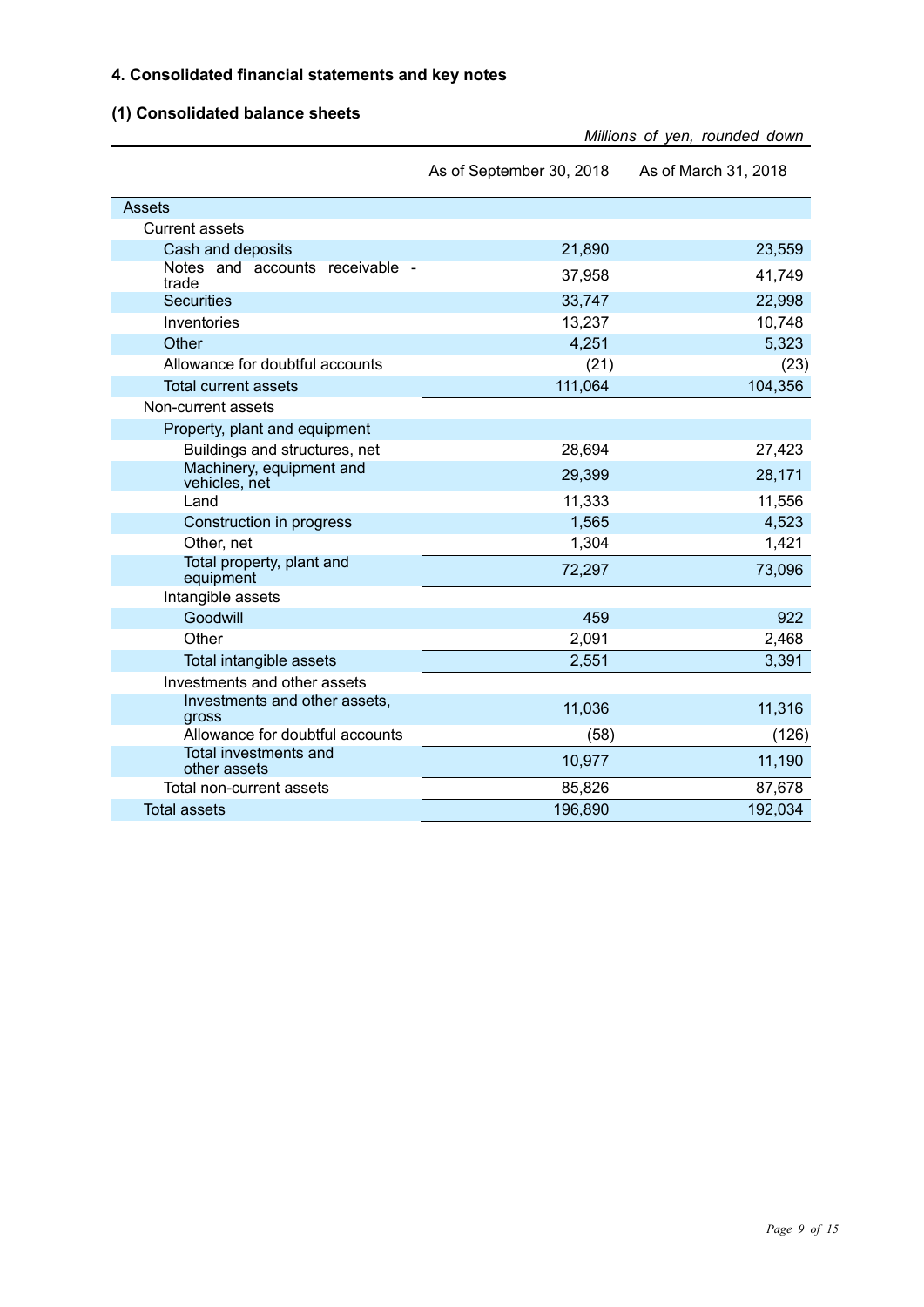|                                                           | As of September30, 2018 | As of March 31, 2018 |
|-----------------------------------------------------------|-------------------------|----------------------|
| <b>Liabilities</b>                                        |                         |                      |
| <b>Current liabilities</b>                                |                         |                      |
| Notes and accounts payable - trade                        | 11,115                  | 9,728                |
| Short-term loans payable                                  | 5,760                   | 1,129                |
| Income taxes payable                                      | 4,599                   | 5,252                |
| Provision for bonuses                                     | 3,300                   | 3,863                |
| Provision for directors' bonuses                          | 66                      | 117                  |
| Provision for stocks payment                              | $\mathbf{0}$            | 53                   |
| Other                                                     | 11,924                  | 15,260               |
| <b>Total current liabilities</b>                          | 36,767                  | 35,405               |
| Non-current liabilities                                   |                         |                      |
| Provisions for directors' retirement<br>benefits          | 278                     | 491                  |
| Provision for management board<br>incentive plan trust    | 52                      | 90                   |
| Net defined benefit liability                             | 7,240                   | 7,674                |
| Asset retirement obligations                              | 519                     | 659                  |
| Other                                                     | 1,045                   | 1,045                |
| Total non-current liabilities                             | 9,135                   | 9,961                |
| <b>Total liabilities</b>                                  | 45,903                  | 45,366               |
| Net assets                                                |                         |                      |
| Shareholders' equity                                      |                         |                      |
| Capital stock                                             | 12,043                  | 12,033               |
| Capital surplus                                           | 4,785                   | 4,775                |
| Retained earnings                                         | 127,653                 | 123,647              |
| <b>Treasury shares</b>                                    | (982)                   | (1,073)              |
| Total shareholders' equity                                | 143,500                 | 139,383              |
| Accumulated other comprehensive<br>income                 |                         |                      |
| Valuation difference on<br>available-for-sales securities | 713                     | 680                  |
| Foreign currency translation<br>adjustment                | 626                     | 57                   |
| Remeasurements of defined benefit<br>plans                | (626)                   | (745)                |
| Total accumulated other<br>comprehensive income           | 713                     | (7)                  |
| Share acquisition rights                                  | 3                       | $\overline{7}$       |
| Non-controlling interests                                 | 6,769                   | 7,284                |
| Total net assets                                          | 150,987                 | 146,667              |
| Total liabilities and net assets                          | 196,890                 | 192,034              |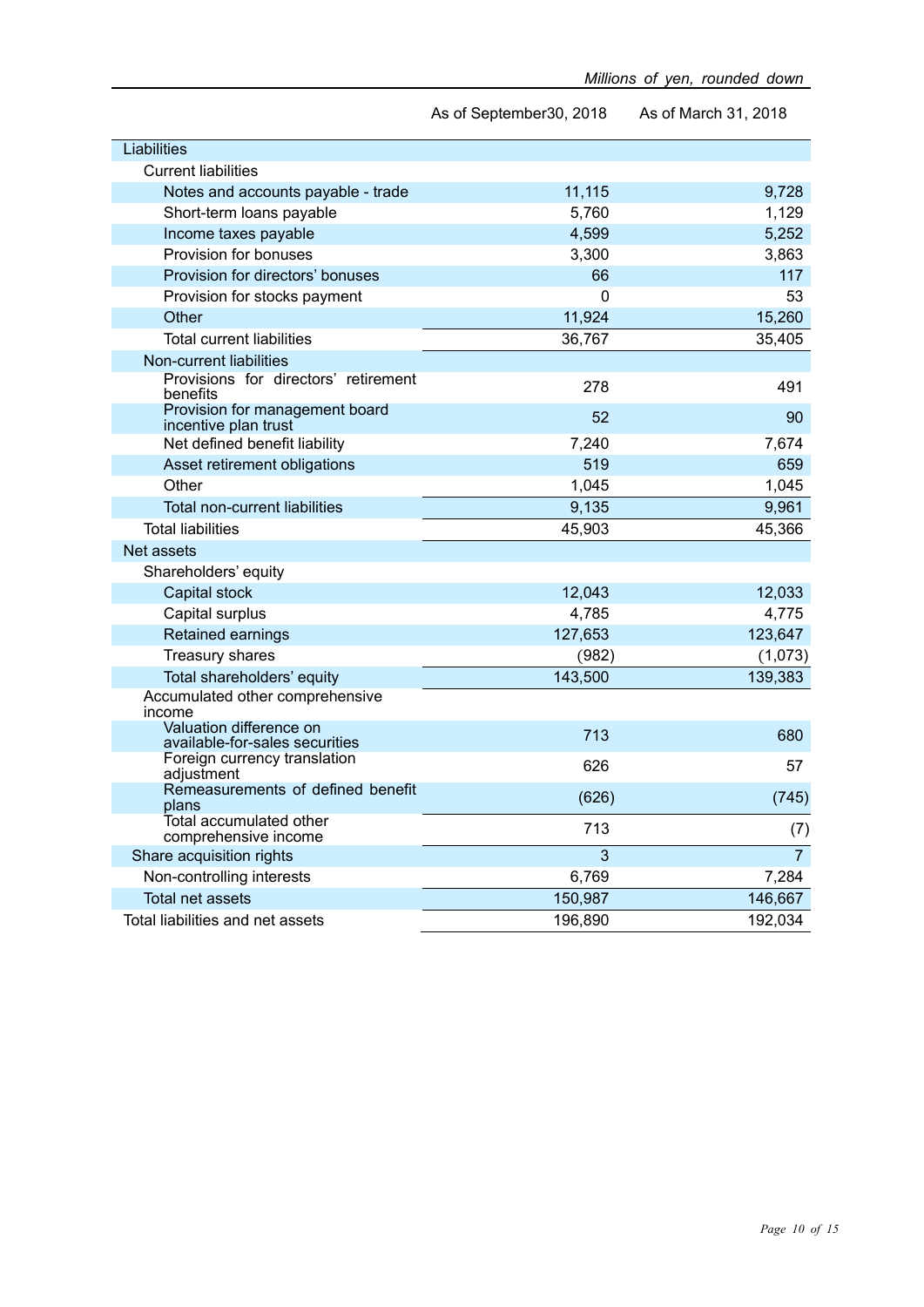#### *Millions of yen, rounded down* April 1, 2018 to September April 1, 2017 to September 30, 2018 30, 2017 Net sales 121,067 118,822 Cost of sales 69,298 Gross profit 53,333 49,523 Selling, general and administrative expenses 41,592 39,185 Operating profit 10,338 and 11,740 10,338 Non-operating income Interest income 62 40 Dividend income 20 23 Share of profit of entities accounted for Share of profit of entities accounted for<br>using equity method and the state of the state of the state of the state of the state of the state of the state<br>Foreign exchange gains and the state of the state of the state of th Foreign exchange gains Other 129 150 and 129 150 and 129 150 and 129 150 and 129 150 and 129 150 and 129 150 and 129 150 and 129 150 Total non-operating income 1,035 407 Non-operating expenses Interest expenses 35 36 Loss on valuation of inventories **1998** - 1999 - 1999 - 1999 - 1999 - 1999 - 1999 - 1999 - 1999 - 1999 - 1999 - 1 Depreciation 21 21 Other 54 130 Total non-operating expenses The Control of the Control of the 216 188 Ordinary profit 12,560 10,557 Extraordinary income Gain on sales of non-current assets **21** and 21 and 21 and 21 and 21 and 21 and 21 and 21 and 21 and 22 and 22 and 22 and 22 and 22 and 22 and 22 and 22 and 22 and 22 and 22 and 22 and 22 and 22 and 22 and 22 and 22 and 22 Gain on sales of investment securities 33 - Gain on sales of shares of subsidiaries<br>and associates Gain on sales of shares of subsidiaries  $2,378$ <br>and associates  $-$ Gain on liquidation of business 488 Total extraordinary income **2,922** 44 Extraordinary losses Loss on sales of non-current assets 3 0 Loss on retirement of non-current<br>assets Loss of relitentent of non-current<br>assets 30 Impairment loss and the control of the control of the control of the control of the control of the control of the control of the control of the control of the control of the control of the control of the control of the con Directors' retirement benefits 350 Loss on sales of shares of subsidiaries  $24$  and associates  $24$  -and associates 24  $-$ Other 2 Total extraordinary losses 1,301 and 1,301 and 1,301 and 1,301 and 1,301 and 1,301 and 1,301 and 1,301 and 1,301 and 1,301 and 1,301 and 1,301 and 1,301 and 1,301 and 1,301 and 1,301 and 1,301 and 1,301 and 1,301 and 1,301 Profit before income taxes and the set of the set of the 14,181 10,481 10,481  $1$ ncome taxes - current  $2.898$ Income taxes - deferred 182 548 Total income taxes 3,447 Profit 2,033 and 2,033 and 2,033 and 2,033 and 2,033 and 2,033 and 2,033 and 2,033 and 2,033 and 2,033 and 2,0

r folit (loss) attributable to hon-controlling 47 (11)<br>interests (11) Profit attributable to owners of parent 9,628 7,045

Profit (loss) attributable to non-controlling

#### **(2) Consolidated statements of income and comprehensive income Consolidated statements of income**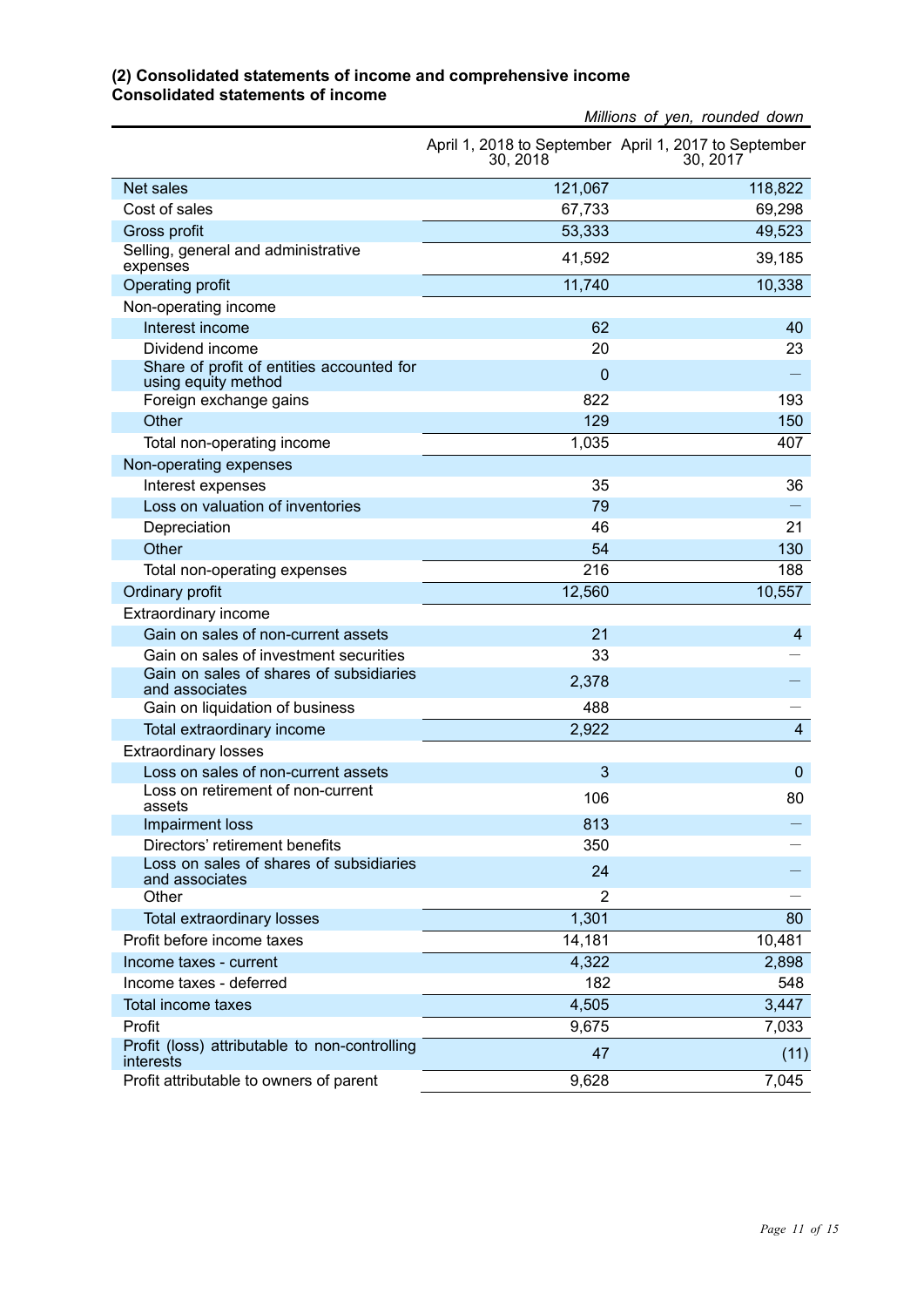#### **Consolidated statements of comprehensive income**

| Millions of yen, rounded down |  |  |  |
|-------------------------------|--|--|--|
|-------------------------------|--|--|--|

|                                                          | 30, 2018 | April 1, 2018 to September April 1, 2017 to September<br>30, 2017 |
|----------------------------------------------------------|----------|-------------------------------------------------------------------|
| Profit                                                   | 9,675    | 7,033                                                             |
| Other comprehensive income                               |          |                                                                   |
| Valuation difference on<br>available-for-sale securities | 32       | 58                                                                |
| Foreign currency translation adjustment                  | 736      | 43                                                                |
| Remeasurements of defined benefit<br>plans, net of tax   | 119      | 146                                                               |
| Total other comprehensive income                         | 887      | 248                                                               |
| Comprehensive income                                     | 10,563   | 7,282                                                             |
| Comprehensive income attributable to:                    |          |                                                                   |
| Owners of parent                                         | 10,350   | 7,285                                                             |
| Non-controlling interests                                | 213      | (3)                                                               |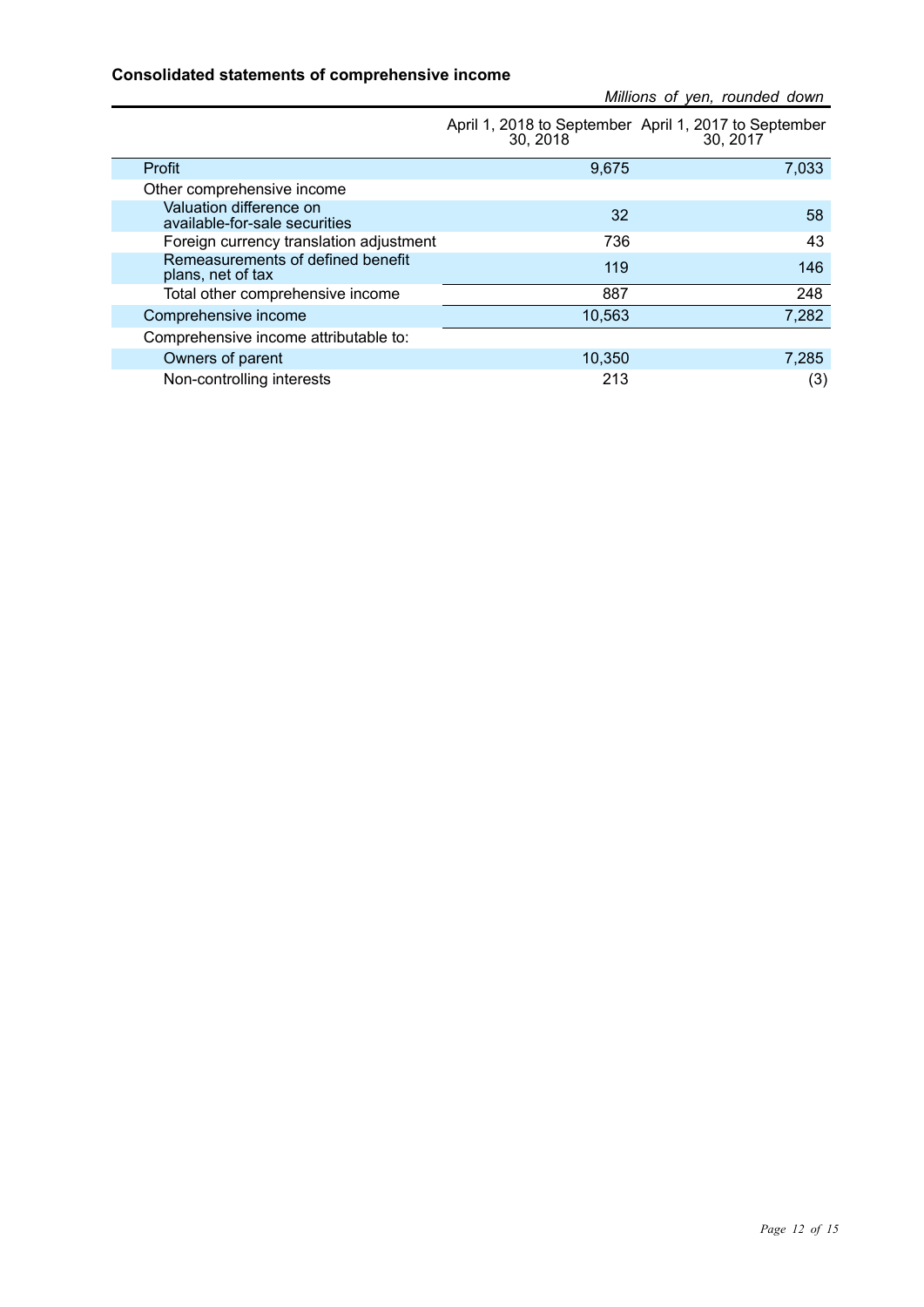#### **(3) Consolidated statements of cash flows**

|                                                                         | 30, 2018 | April 1, 2018 to September April 1, 2017 to September<br>30, 2017 |
|-------------------------------------------------------------------------|----------|-------------------------------------------------------------------|
| Cash flows from operating activities                                    |          |                                                                   |
| Profit before income taxes                                              | 14,181   | 10,481                                                            |
| Depreciation                                                            | 3,871    | 3,939                                                             |
| Impairment loss                                                         | 813      |                                                                   |
| Amortization of goodwill                                                | 283      | 299                                                               |
| Increase (decrease) in allowance for<br>doubtful accounts               | (2)      | (27)                                                              |
| Increase (decrease) in provision for<br>bonuses                         | (421)    | (747)                                                             |
| Increase (decrease) in provision for<br>directors' bonuses              | (33)     | (54)                                                              |
| Increase (decrease) in provision for<br>stocks payment                  | (2)      | (50)                                                              |
| Increase (decrease) in provision for<br>directors' stocks payment       |          | (20)                                                              |
| Increase (decrease) in net defined<br>benefit liability                 | (76)     | 40                                                                |
| Increase (decrease) in net defined<br>benefit assets                    | 14       | 19                                                                |
| Increase (decrease) in provision for<br>directors' retirement benefits  | (154)    | (54)                                                              |
| Interest and dividend income                                            | (82)     | (63)                                                              |
| Interest expenses                                                       | 35       | 36                                                                |
| Foreign exchange losses (gains)                                         | (737)    | (239)                                                             |
| Gain on liquidation of business                                         | (488)    |                                                                   |
| Share of loss (profit) of entities<br>accounted for using equity method | (0)      |                                                                   |
| Loss (gain) on sales of investment<br>securities                        | (2, 387) |                                                                   |
| Loss (gain) on sales of non-current<br>assets                           | (17)     | (4)                                                               |
| Loss on retirement of non-current<br>assets                             | 106      | 80                                                                |
| Decrease (increase) in notes and<br>accounts receivable - trade         | 2,401    | (11,063)                                                          |
| Decrease (increase) in inventories                                      | (2,643)  | (2, 339)                                                          |
| Increase (decrease) in notes and<br>accounts payable - trade            | 2,196    | 1,743                                                             |
| Increase (decrease) in accounts<br>payable - other                      | (1, 377) | (1, 117)                                                          |
| Other, net                                                              | 1,700    | (684)                                                             |
| Subtotal                                                                | 17,178   | 175                                                               |
| Interest and dividend income received                                   | 60       | 63                                                                |
| Interest expenses paid                                                  | (36)     | (37)                                                              |
| Income taxes paid                                                       | (4,918)  | (5, 197)                                                          |
| Net cash provided by (used in)<br>operating activities                  | 12,283   | (4,996)                                                           |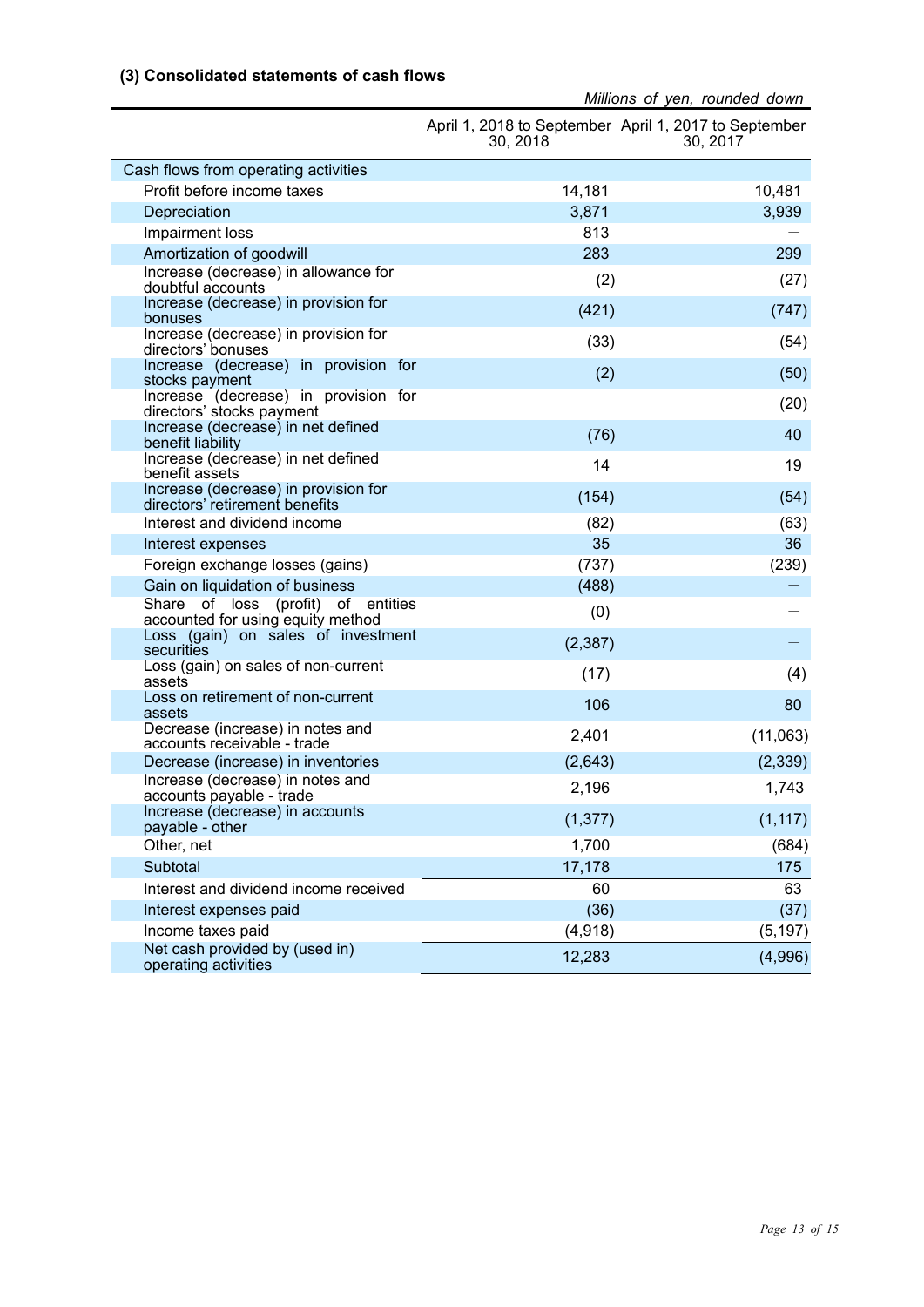|                                                                                                         | 30, 2018    | April 1, 2018 to September April 1, 2017 to September<br>30, 2017 |
|---------------------------------------------------------------------------------------------------------|-------------|-------------------------------------------------------------------|
| Cash flows from investing activities                                                                    |             |                                                                   |
| Purchase of property, plant and<br>equipment                                                            | (6,017)     | (6, 543)                                                          |
| Proceeds from sales of property, plant<br>and equipment                                                 | 31          | 12                                                                |
| Purchase of intangible assets                                                                           | (279)       | (196)                                                             |
| Proceeds from sales of intangible<br>assets                                                             | $\mathbf 0$ |                                                                   |
| Purchase of securities                                                                                  | (16, 832)   | (16,998)                                                          |
| Proceeds from redemption of securities                                                                  | 4,000       | 8,000                                                             |
| Purchase of investment securities                                                                       | (7)         | (8)                                                               |
| Proceeds from sales of investment<br>securities                                                         | 47          |                                                                   |
| Payments of loans receivable                                                                            | (920)       | (60)                                                              |
| Collection of loans receivable                                                                          | 2,378       | 120                                                               |
| Payments into time deposits                                                                             |             | (794)                                                             |
| Proceeds from withdrawal of time<br>deposits                                                            | 266         | 337                                                               |
| Payments for guarantee deposits                                                                         | (45)        | (15)                                                              |
| Proceeds from collection of guarantee<br>deposits                                                       | 38          | 73                                                                |
| Payments for sales of shares<br>0f<br>subsidiaries resulting in change<br>in.<br>scope of consolidation | (823)       |                                                                   |
| Proceeds from sales of shares of<br>subsidiaries resulting in change in<br>scope of consolidation       | 3,169       |                                                                   |
| Other, net                                                                                              | 393         | 0                                                                 |
| Net cash provided by (used in)<br>investing activities                                                  | (14,600)    | (16, 073)                                                         |
| Cash flows from financing activities                                                                    |             |                                                                   |
| Net increase (decrease) in short-term<br>loans payable                                                  | 4,241       | 6,083                                                             |
| Purchase of treasury shares                                                                             |             | (533)                                                             |
| Proceeds from exercise of share<br>options                                                              | 16          | 16                                                                |
| Proceeds from share issuance to non-<br>controlling shareholders                                        |             | 502                                                               |
| Cash dividends paid                                                                                     | (5,616)     | (5,616)                                                           |
| Dividends paid to non-controlling<br>interests                                                          | (10)        | (16)                                                              |
| Repayments of lease obligations                                                                         | (53)        | (65)                                                              |
| Net cash provided by (used in)<br>financing activities                                                  | (1, 421)    | 371                                                               |
| Effect of exchange rate change on cash<br>and cash equivalents                                          | 266         | 147                                                               |
| Net increase (decrease) in cash and cash<br>equivalents                                                 | (3, 471)    | (20, 551)                                                         |
| Cash and cash equivalents at beginning of<br>period                                                     | 42,195      | 44,627                                                            |
| Cash and cash equivalents at end of<br>period                                                           | 38,723      | 24,075                                                            |